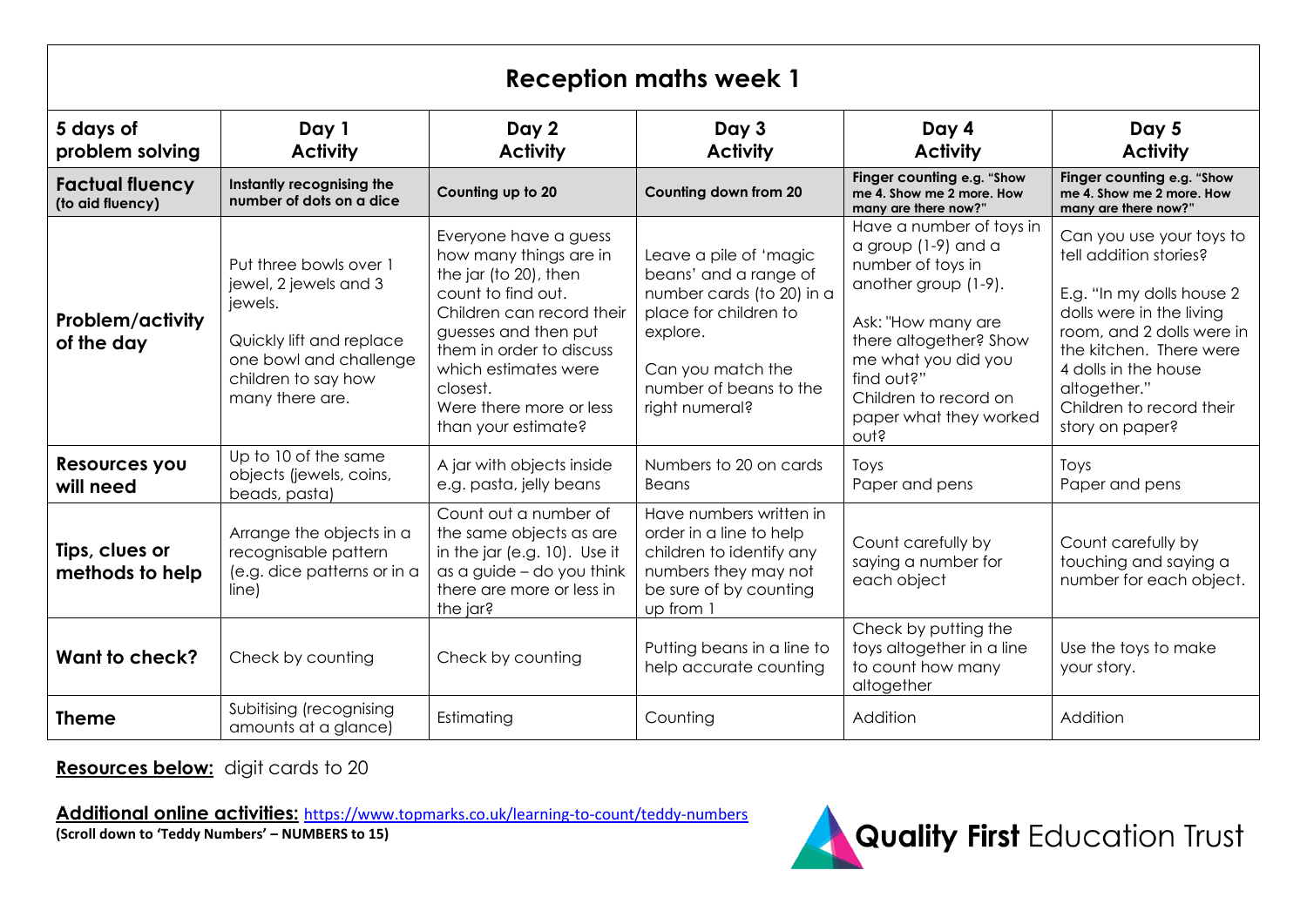|     | UU  | <b>000</b> | ) W  | 000<br>A Santa Bara |
|-----|-----|------------|------|---------------------|
| one | two | three      | tour | Five                |